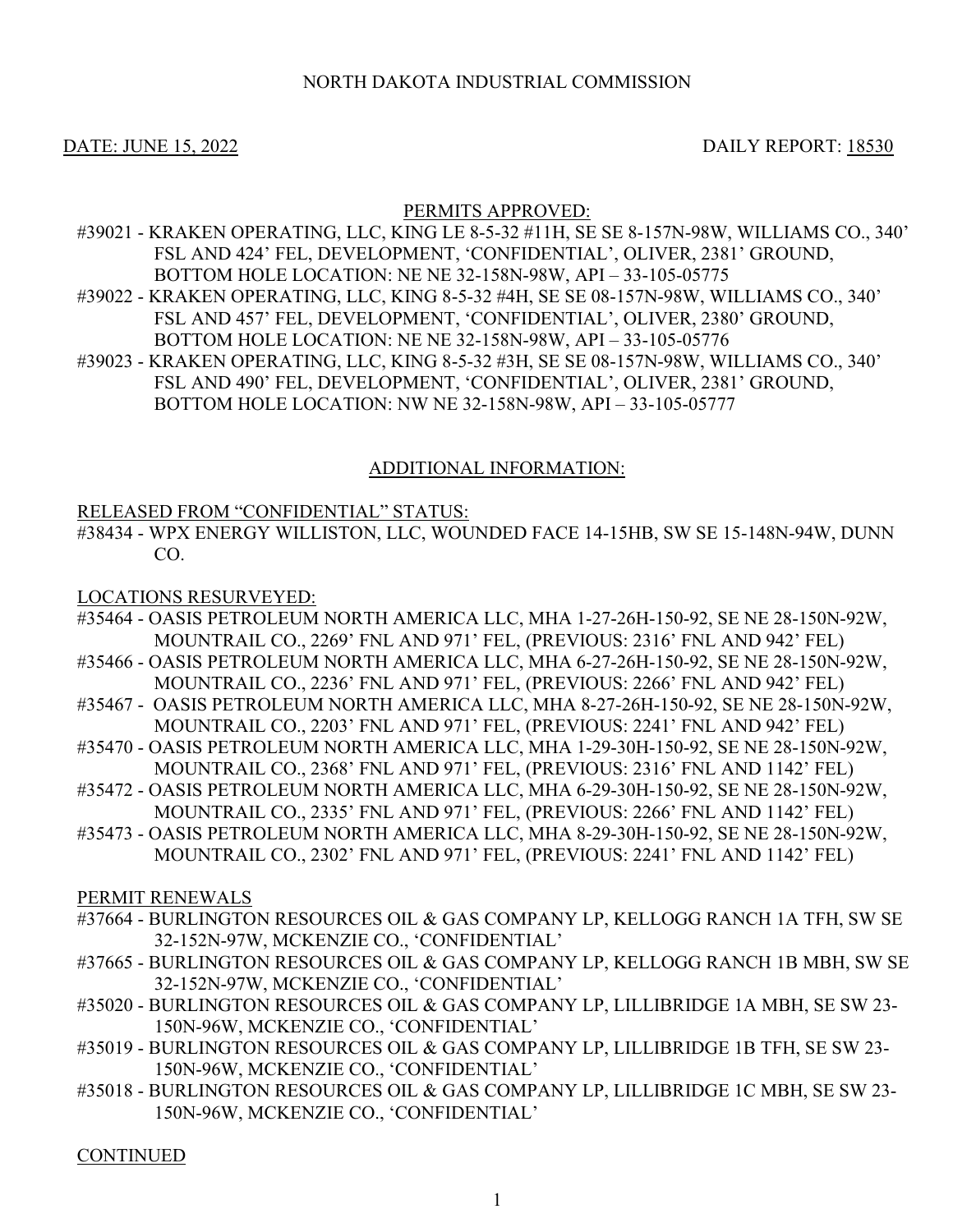- #37666 BURLINGTON RESOURCES OIL & GAS COMPANY LP, NORDENG 1A MBH, SW SE 32- 152N-97W, MCKENZIE CO., 'CONFIDENTIAL'
- #37667 BURLINGTON RESOURCES OIL & GAS COMPANY LP, NORDENG 1B TFH, SW SE 32-152N-97W, MCKENZIE CO., 'CONFIDENTIAL'
- #32792 BURLINGTON RESOURCES OIL & GAS COMPANY LP, PATTON 5A TFH, LOT 1, 1-145N-94W, DUNN CO., 'CONFIDENTIAL'
- #32791 BURLINGTON RESOURCES OIL & GAS COMPANY LP, PATTON 1A TFH, LOT 4, 1-145N-94W, DUNN CO., 'CONFIDENTIAL'
- #36584 WHITING OIL AND GAS CORPORATION, USA FEDERAL 6B-1H, LOT 4 6-150N-102W, MCKENZIE CO.
- #36585 WHITING OIL AND GAS CORPORATION, USA FEDERAL 6B-2H, LOT 4 6-150N-102W, MCKENZIE CO.
- #37600 WHITING OIL AND GAS CORPORATION, LITTLEFIELD 41-2TFHU, LOT 1 02-152N-92W, MOUNTRAIL CO.
- #37603 WHITING OIL AND GAS CORPORATION, BREHM 24-35TFHU, SE SW 35-153N-92W, MOUNTRAIL CO.
- #37604 WHITING OIL AND GAS CORPORATION, BREHM 24-35HU, SE SW 35-153N-92W, MOUNTRAIL CO.
- #37605 WHITING OIL AND GAS CORPORATION, BREHM 24-35H, SE SW 35-153N-92W, MOUNTRAIL CO.

PRODUCER NOW ABANDONED:

- #04995 COBRA OIL & GAS CORPORATION, ANTLER MIDALE UNIT 43-24, NESE 24-163N-82W, BOTTINEAU CO.
- #03874 COBRA OIL & GAS CORPORATION, ANNA V. ROUSE, ET AL 1, SWSE 31-162N-83W, BOTTINEAU CO.
- #04973 COBRA OIL & GAS CORPORATION, PERRY BROWN 3-1, NWNE 3-162N-85W, RENVILLE CO.
- #17299 WPX ENERGY WILLISTON, LLC, FREDERICKS 5-11H, LOT4 5-148N-92W, DUNN CO.
- #17634 WPX ENERGY WILLISTON, LLC, FREDERICKS 6-31H, NWNE 6-148N-92W, DUNN CO.

DISPOSAL NOW ABANDONED:

#10230 - SWANSON OILFIELD SERVICES, INC., BORGEN 11-24 1, NWNW SECTION 24-163N-99W, DIVIDE CO.

TEMPORARILY ABANDONED:

#18977 - HUNT OIL COMPANY, HALLIDAY 1-11-2H-1, SWSW 11-146-93, DUNN CO.

WELL NAME CHANGE:

- #37946 CONTINENTAL RESOURCES, INC., BRANGUS FIU 13-11H, NE SW 14-153N-94W, MCKENZIE CO., ELM TREE, (PREVIOUS NAME: BRANGUS FEDERAL 13-11H)
- #38018 MARATHON OIL COMPANY, BORRUD USA 41-18H, NE NE 18-146N-94W, DUNN CO., BAILEY, (PREVIOUS NAME: BORRUD USA 31-18TFH)
- #19978 CONTINENTAL RESOURCES, INC., LCU JESSIE 1-24H, NW NE 24-153N-99W, WILLIAMS CO., LONG CREEK, (PREVIOUS NAME: JESSIE 1-24H)
- #22904 BURLINGTON RESOURCES OIL & GAS COMPANY LP, CATALINA 2B, NW SW 23-145N-96W, DUNN CO., MURPHY CREEK, (PREVIOUS NAME: CATALINA 13-23MBH)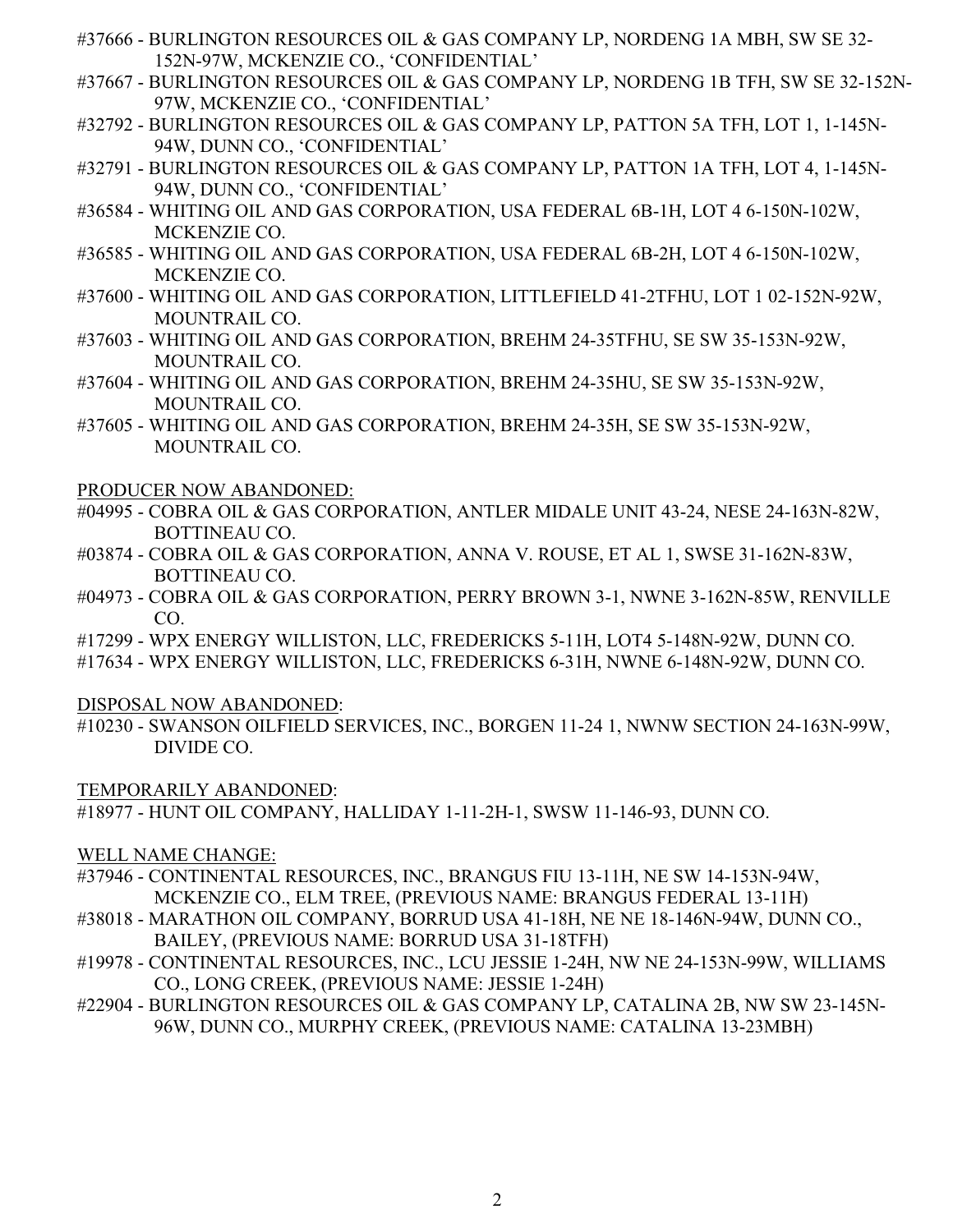\*Well data published at dmr.nd.gov/oilgas is now updating however Active Drilling Rigs, and rig viewing on the GIS Map Server are still impacted.

# When an estimated date of repair is available, we will update this service notice.

**If you have questions emai[l oilandgasinfo@nd.gov](mailto:oilandgasinfo@nd.gov)**

6/15/2022 – 39 ACTIVE RIGS

#### **COLUMN DEFINITIONS:**

**RIG ID** – Refers to the name of the rig.

**Well Operator** – Refers to the operator of the well where rig is located.

**Well name & Number** – Well name and number of well where rig is located.

**Current Location –** Quarter Quarter – Section – Township - Range

**County**

**File Number –** NDIC File Number of well where rig is located.

**API –** API Number of well where rig is located.

**Start Date** – The date when the **rig** started its most recent activity at the well location. This is not the spud date. Watch this video for how [to find the spud date of a well\\*](https://youtu.be/JjWwzuuMVpM). **Next Location -** Anticipated Next rig location. These are obtained from rig crews and are subject to changes determined by the operator. (MIRU – Moving in, rigging up)

|                                                |                                                                |                                  | <b>CURRENT</b>        |                 | <b>FILE</b> |            | <b>START</b> | <b>NEXT</b>                                                                  |
|------------------------------------------------|----------------------------------------------------------------|----------------------------------|-----------------------|-----------------|-------------|------------|--------------|------------------------------------------------------------------------------|
| <b>RIG ID</b>                                  | <b>WELL OPERATOR</b>                                           | <b>WELL NAME &amp; NUMBER</b>    | <b>LOCATION</b>       | <b>COUNTY</b>   | NO.         | <b>API</b> | <b>DATE</b>  | <b>LOCATION</b>                                                              |
|                                                |                                                                | SETTERLUND 159-94-34C-27-        |                       |                 |             |            |              | <b>BATCH</b><br><b>DRILLING ON</b><br><b>SETTERLUND</b><br><b>MULTI-WELL</b> |
| H & P 515                                      | PETRO-HUNT, L.L.C.                                             | 2H                               | SE SW 34 159N 94W     | <b>BURKE</b>    | 38859       | 3301301918 | 06/11/2022   | PAD.                                                                         |
| <b>STONEHAM 17</b>                             | KODA RESOURCES OPERATING,<br>LLC.                              | STOUT 2931-3BH                   | NW NW 29 160N<br>102W | <b>DIVIDE</b>   | 38889       | 3302301460 | 06/06/2022   |                                                                              |
| PATTERSON<br>276                               | <b>RIMROCK OIL &amp; GAS WILLISTON LLC</b>                     | TWO SHIELDS BUTTE 13-21<br>11TFH | SW SW 21 149N 92W     | <b>DUNN</b>     | 38216       | 3302504202 | 06/13/2022   |                                                                              |
| <b>TRUE DRILLING</b><br>39                     | <b>ENERPLUS RESOURCES USA</b><br><b>CORPORATION</b>            | ACE 149-92-31D-30H               | SW SE 31 149N 92W     | <b>DUNN</b>     | 38343       | 3302504263 | 06/02/2022   |                                                                              |
| H & P 454                                      | CONTINENTAL RESOURCES, INC.                                    | FULLER 5-2H                      | LOT 4 02 146N 97W     | <b>DUNN</b>     | 38365       | 3302504275 | 06/13/2022   |                                                                              |
| NABORS B18                                     | WPX ENERGY WILLISTON, LLC                                      | <b>WOUNDED FACE 14-15HW</b>      | SW SE 15 148N 94W     | <b>DUNN</b>     | 38435       | 3302504299 | 05/26/2022   |                                                                              |
| H & P 456                                      | CONTINENTAL RESOURCES, INC.                                    | MEDICINE HOLE 10-27H             | SW SE 27 146N 96W     | <b>DUNN</b>     | 38788       | 3302504422 | 06/13/2022   |                                                                              |
| <b>H &amp; P INTERNL</b><br>DRLNG H & P<br>429 | <b>MARATHON OIL COMPANY</b>                                    | <b>BEESAW 44-9TFH</b>            | SE SE 09 146N 93W     | <b>DUNN</b>     | 38791       | 3302504425 | 06/04/2022   |                                                                              |
| <b>CYCLONE 38</b>                              | CONTINENTAL RESOURCES. INC.                                    | <b>BONNEVILLE 7-26HSL</b>        | SE SE 27 146N 96W     | <b>DUNN</b>     | 38819       | 3302504437 | 06/11/2022   |                                                                              |
| TRUE 40                                        | <b>ENERPLUS RESOURCES USA</b><br>CORPORATION                   | SEAM 149-93-05A-08H              | LOT 1 05 149N 93W     | <b>DUNN</b>     | 38847       | 3302504454 | 06/06/2022   |                                                                              |
| TRUE 37                                        | SINCLAIR OIL & GAS COMPANY                                     | <b>HOVDEN FEDERAL 3-20H</b>      | NE NE 29 146N 97W     | <b>DUNN</b>     | 38863       | 3302504458 | 06/14/2022   |                                                                              |
| NABORS B6                                      | <b>BURLINGTON RESOURCES OIL &amp;</b><br><b>GAS COMPANY LP</b> | <b>CURTIS 44-9 MBH</b>           | SE SE 09 149N 96W     | <b>MCKENZIE</b> | 30924       | 3305306813 | 05/14/2022   |                                                                              |
| NABORS B2                                      | <b>BURLINGTON RESOURCES OIL &amp;</b><br><b>GAS COMPANY LP</b> | LONE BEAVER 1-1-17MTFH           | SW SW 08 149N 96W     | <b>MCKENZIE</b> | 37925       | 3305309567 | 06/04/2022   | OLE 2-1-29<br><b>MTFH</b>                                                    |